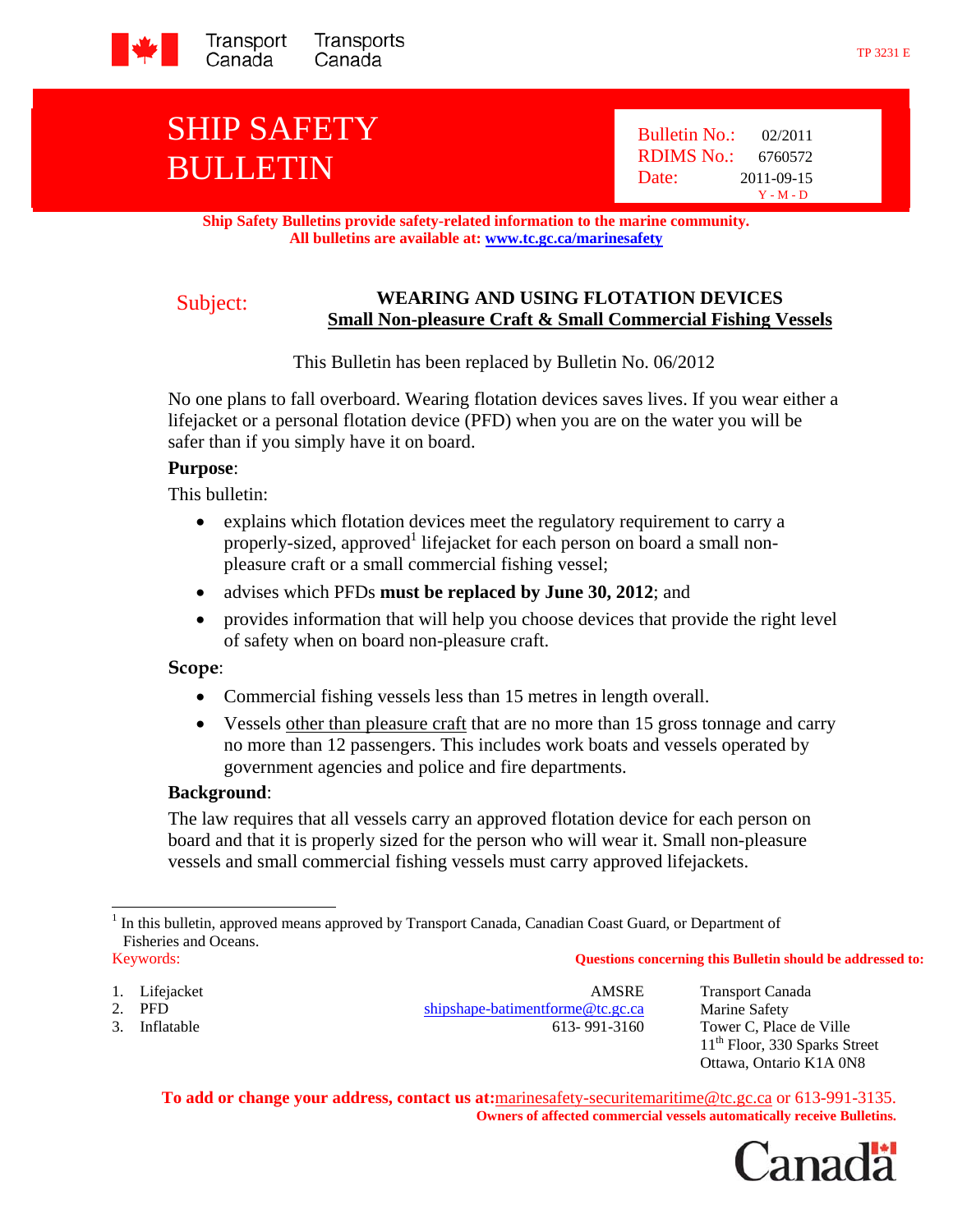Although this has been the law for many years, some operators of non-pleasure craft still carry PFDs. In such cases, it has been Transport Canada's policy to allow the continued use of PFDs aboard certain vessels until they need to be replaced at the end of their serviceable life.

Transport Canada has revised this policy. The revised policy:

- promotes the wearing of flotation devices by accepting PFDs that meet specific conditions in lieu of approved lifejackets; and
- sets a deadline for replacing the PFDs on non-pleasure craft where approved lifejackets are not carried.

This revised policy makes use of section 4 of the new *Small Vessel Regulations,* which allows acceptance of alternatives to the safety equipment required by regulation if the alternatives offer an equivalent level of safety. Similar authority has been proposed in the draft *Fishing Vessel Safety Regulations*.

The regulations require that lifejackets be carried on small non-pleasure craft and small commercial fishing vessels because they provide greater protection than PFDs if you have to abandon the vessel. You can provide an even higher level of protection, however, if you:

- equip your vessel with PFDs in addition to the required lifejackets; and
- require everyone on board to wear the PFDs when there is a risk of falling overboard.

You will not always have time to locate and put on your lifejacket when you need it. That is why you will want to be **wearing** a device, especially if you are alone, or in cold water. Some operators have already made the decision that, although lifejackets are carried, everyone on board will wear a PFD. Transport Canada agrees and encourages all operators to adopt this safer option.

# **If you want just one device that you can wear at all times,**

Transport Canada will now accept a PFD as the sole flotation device **if** it meets the following conditions. The PFD must:

a) be worn when the Master or Operator deems there is a risk that can be decreased by wearing it;

**Note:** If it is an inflatable PFD, it must be worn at all times in an open vessel and when on deck on a vessel of closed construction as required by the *Small Vessel Regulations*;

- b) be approved by Transport Canada, Canadian Coast Guard or Department of Fisheries and Oceans;
- c) provide a minimum 100 newtons buoyancy unless it is an approved suit or jacket designed to offer thermal protection as well as buoyancy;
- d) be of a highly visible colour (yellow, orange, or red); for inflatable PFDs, it is the internal bladder (the part that pops out when activated) that must be a highly visible colour, not the external cover;
- e) be fitted with retro-reflective tape and a whistle, and (for vessels going beyond the limits of a Near Coastal voyage, Class 2) a personal locator light; and



**Sample inflatable PFD acceptable as a lifejacket** 



**Devices designed for both buoyancy and thermal protection**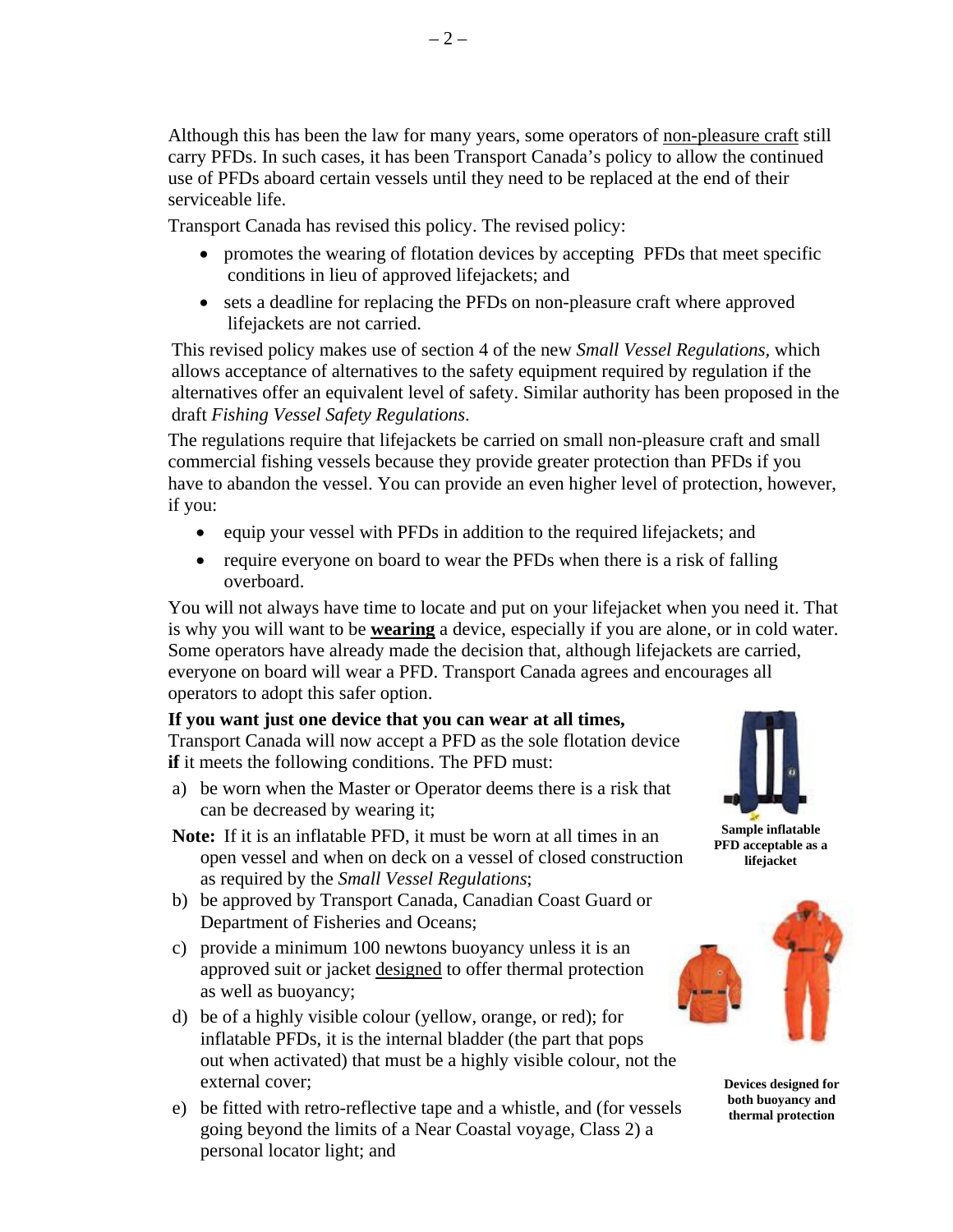f) be self-righting, unless it is an approved suit or jacket designed to offer thermal protection as well as buoyancy.

If the PFD is designed to offer thermal protection as well as buoyancy, it must be a full worksuit or a coat that covers the body at least down to the thigh.

# **How does the policy affect me?**

If you are required to carry approved lifejackets but you have only PFDs that do not meet these conditions, you may continue to use your PFDs only until they need replacing or until June 30, 2012, **whichever comes first**. At that time, you must replace them with:

- approved lifejackets, or,
- approved PFDs that meet the conditions set out in the policy.
- **Note:** If you would like to keep a PFD because you will wear it but it does not meet the conditions in a) to f) above, you may do so as long as you also have the required approved lifejackets on board.

Transport Canada strongly encourages all owners to choose their flotation devices carefully, guided by the following information.

# **Things to Consider When Choosing a Flotation Device**

## **Lifejacket or PFD?**

When choosing a flotation device, there are four important things to consider: approval, fit, performance, and wearability.

- Approval indicates the device meets the criteria for the standard shown on the label.
- Proper fit is needed for optimum performance. Every centimetre that the device slides up brings your mouth a centimetre closer to the water.
- Performance refers to how well the device will keep your mouth out of the water. See Buoyancy on the next page for more information.
- Wearability matters because you don't always choose to go in the water. If you put a device on when you get on the vessel and keep it on at all times, except when below deck, you will have extra protection if you fall overboard unexpectedly.

Overviews of the performance and wearability of traditional (inherently buoyant) flotation devices follow. Recent changes in technology and standards mean that the differences between lifejackets and PFDs are not as pronounced when comparing inflatable and hybrid devices, meaning you can now have devices that provide both high performance and wearability. Do your research or have a knowledgeable salesperson explain the features of the devices you are considering.

**Lifejackets** are designed for wear when abandoning the vessel in an emergency situation. They generally provide more buoyancy and give the wearer more freeboard (distance between the mouth and the water) by inclining the person onto their back to keep their face—mouth and nose —further from the water. Lifejackets are designed to help turn and keep the wearer face up even when unconscious. Higher buoyancy lifejackets provide the most support in turbulent waters and extended periods of time. There are no approved lifejackets that provide thermal protection on the market at this time.